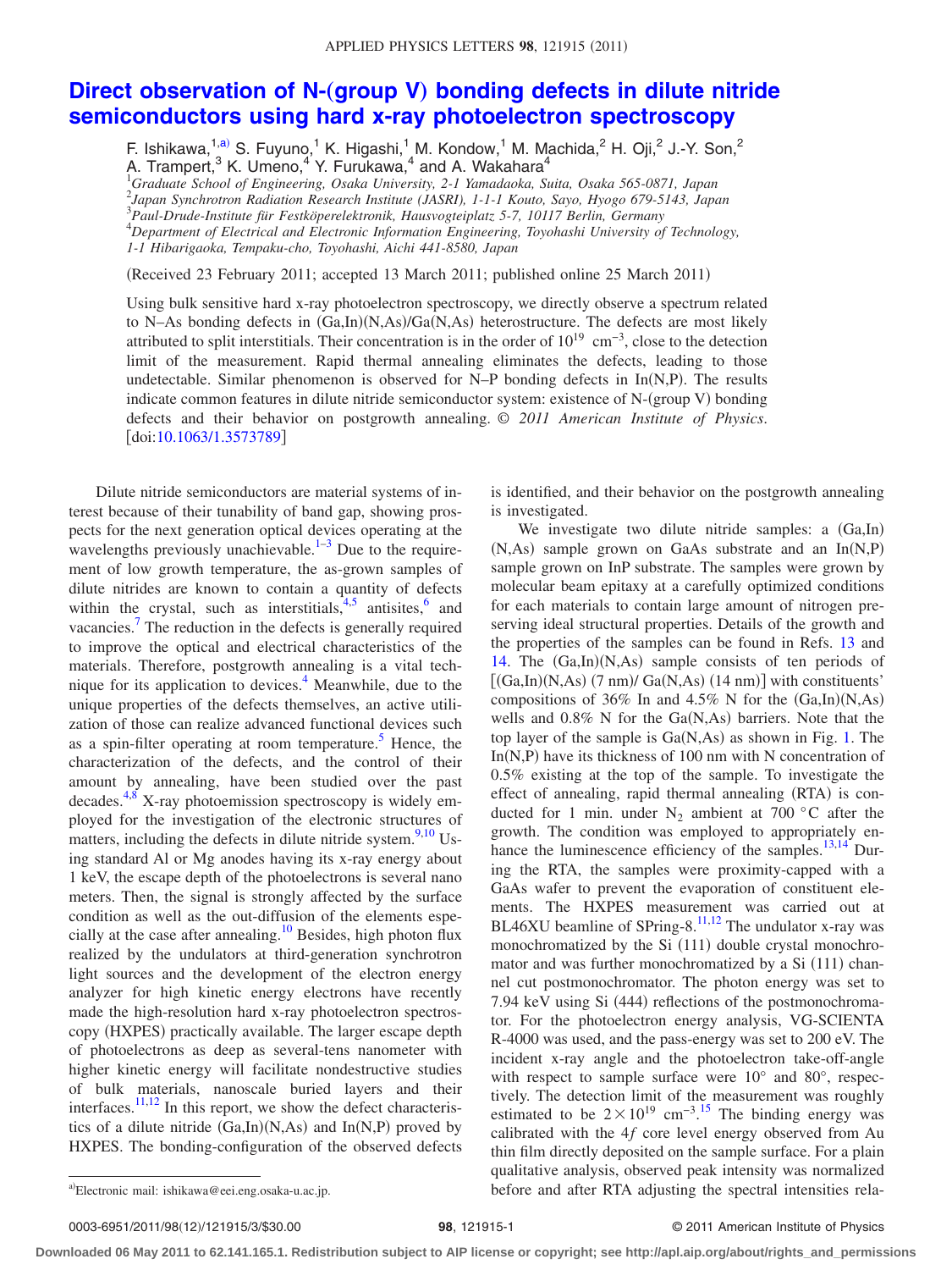<span id="page-1-0"></span>

FIG. 1. HXPES spectra of the Ga 3*d* and In 4*d* spectral regions for (Ga,In)(N,As) sample before and after RTA. The condition close to the surface is schematically illustrated.

tive to the peak intensities of dominant group-V elements: As  $2p_{3/2}$  peak for  $(Ga, In)(N, As)$  sample and P 1*s* peak for In(N,P) sample. Superposed peaks spectrum was deconvoluted by curve fitting using a sum function of Gaussian and Lorentzian profile with its Gaussian percentage about 80%. No special surface cleaning was carried out before the HX-PES measurement to access the bare characteristics of the samples.

Figure [1](#page-1-0) shows the HXPES spectra of  $(Ga, In)(N, As)$ sample at the spectral regions of Ga 3*d*–In 4*d* with a schematically illustrated surface condition of the sample. The peaks at 17.8 eV, 18.6 eV, 19.7 eV, and 20.8 eV can be assigned to In–As (In  $4d_{5/2}$ ), In–As (In  $4d_{3/2}$ ), Ga–As (Ga  $3d$ ), Ga–O (Ga  $3d$ ), respectively.<sup>16[,17](#page-2-15)</sup> The distinct peak intensities of the In-related peaks indicate that the probing depth of this measurement is enough to analyze the buried (Ga,In)(N,As) layer below the 14-nm-thick surface Ga-(N,As). Before and after RTA, the intensities of Ga and In -related peaks shows negligible difference. The experiment is thus carried out without suffered from In out diffusion, which occurs if the In-containing  $(Ga, In)(N, As)$  layer exist close to the surface.<sup>10</sup> Besides, we observe a increase in Ga–O peak intensity after RTA. That indicates the RTA enhances the surface oxidation, induced by the residual oxygen within the RTA furnace or by the native oxide of the GaAs wafer employed for the proximity cap during RTA.

Figure [2](#page-1-1) shows the HXPES spectra of  $(Ga, In)(N, As)$ sample at O 1*s* region. Each spectrum has at least two components. One originates from atmospheric H–O bonding commonly observed at the surfaces of matters.<sup>18</sup> The other peak at 531.7 eV should be the superposition of oxides of the constituents, namely, dominant component which comes from Ga–O configuration<sup>17[,19](#page-2-17)</sup> with the mixture of the minor components comes from In–O (Ref.  $20$ ) and As–O (Ref.  $21$ ) configurations. RTA induces the enhancement of the peak

<span id="page-1-1"></span>

FIG. 2. HXPES spectra of the O 1s spectral regions for  $(Ga, In)(N, As)$ sample before and after RTA.

intensity of the constituents' oxides. That suggests an increased oxide formation close to the surface as also observed in Fig. [1.](#page-1-0)

Figure [3](#page-1-2) shows HXPES spectra around the energy of As 2*p* before and after RTA. At as-grown condition, we observe a main Ga–As peak at 1323.2 eV with a small subpeak at around 1327 eV.<sup>18</sup> The subpeak can stem from As–O (Ref. [18](#page-2-16)) or N–As configuration.<sup>22,[23](#page-2-21)</sup> Specifically, the subpeak is vanished after RTA. Considering the surface oxidation discussed in the previous paragraph, the decrease in oxides is unlikely to occur. Consequently, the subpeak is related to N–As configurations. The N–As bonding is itself a defect, which most likely originates from the split interstitial consisting of a nitrogen and an arsenic atom on a single arsenic lattice site. $24.25$  The split interstitial defects have been theoretically predicted as a defect having energetically favorable configurations,  $24.25$  $24.25$  supported with experimental suggestions.  $26-29$  Taking the detection limit of the measurement into account, the as-grown sample would have the defect concentration in the order of  $10^{19}$  cm<sup>-3</sup>. The RTA diminishes the defects, resulting in their concentration smaller than  $\leq 10^{18}$  cm<sup>-3</sup>. The estimated concentration before and after annealing is in good agreement with nuclear reaction analysis reported by Ahlgren *et al.*[29](#page-2-25)

<span id="page-1-2"></span>We examine the above descriptions for another dilute nitride system. Figure [4](#page-2-26) shows HXPES spectra for the



FIG. 3. (Color online) HXPES spectra of the As 2p spectral regions for (Ga,In)(N,As) sample before and after RTA. The inset shows the magnified profile for the subpeak around 1327 eV.

**Downloaded 06 May 2011 to 62.141.165.1. Redistribution subject to AIP license or copyright; see http://apl.aip.org/about/rights\_and\_permissions**